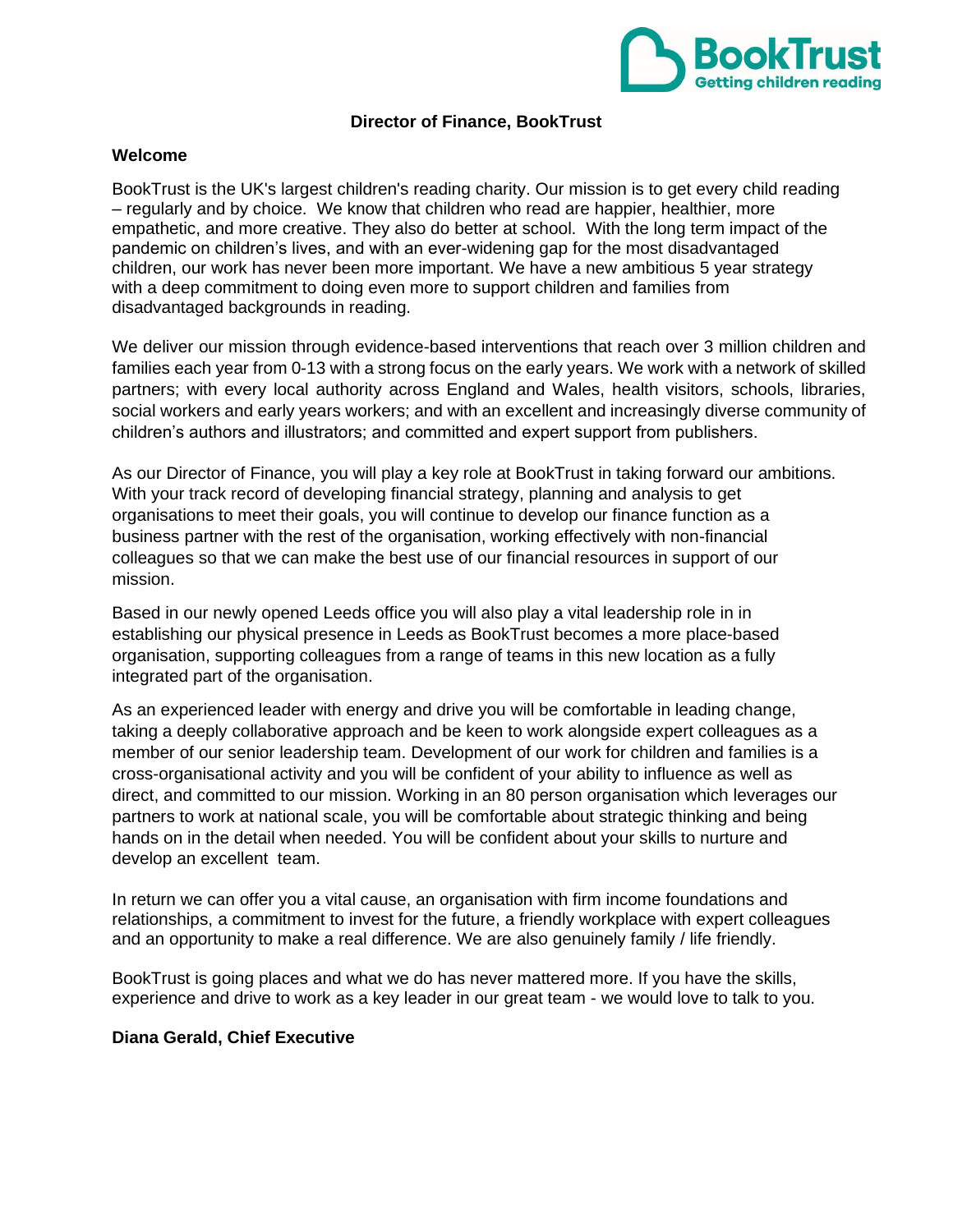

# **Director of Finance – Job Description**

# **Job Purpose**

The job purpose is to lead the financial strategy planning and financial operations of BookTrust's work in support of our ambitious 5 year strategy to get children and families from disadvantaged backgrounds reading and reap the life-changing benefits of reading.

The main elements of the role are to:

- Drive the financial planning and financial strategy of BookTrust in support of our 5 year strategy
- Be accountable for high quality delivery of our core financial management processes and reporting, and for financial compliance
- Lead the finance function at BookTrust
- Be part of BookTrust's Executive Leadership Team (our senior leadership team).
- Provide visible leadership in our newly opened office in Leeds as BookTrust becomes a more distributed organisation

# **Principal Responsibilities:**

- 1. Financial strategy and planning:
	- Drive the financial planning and financial strategy of BookTrust in support of our 5 year strategy – leading on the financial aspects of our strategy implementation including financial forecasting and budgeting;
	- Ensure our financial reporting, activity and analysis continues to develop in support of our new strategy;
	- Support decision-making by providing understanding on value for money across a complex set of delivery partners and supply chain as we increasingly innovate at scale;
	- Development of our financial modelling and scenario planning capacity.
- 2. Financial management, reporting and compliance:
	- Accountable for financial management, financial reporting to funders, compliance and reporting in a charity governance context including across budgeting, forecasting and cashflow;
	- Accountable for annual audit and production of statutory accounts;
- 3. Finance function leadership
	- Develop the Finance function as a business partner for the different functional teams at BookTrust and support our cross-organisational project working approach;
	- Be the Executive lead for the Board for all matters relating to Finance, and lead Executive role support for our Finance and Resources Committee
	- Be the key Executive lead on investment management of BookTrusts's reserves.
- 4. Income and commercial development:
	- Develop BookTrust's financial capability to support our income generation plans across fundraising, statutory funders and primary purpose trading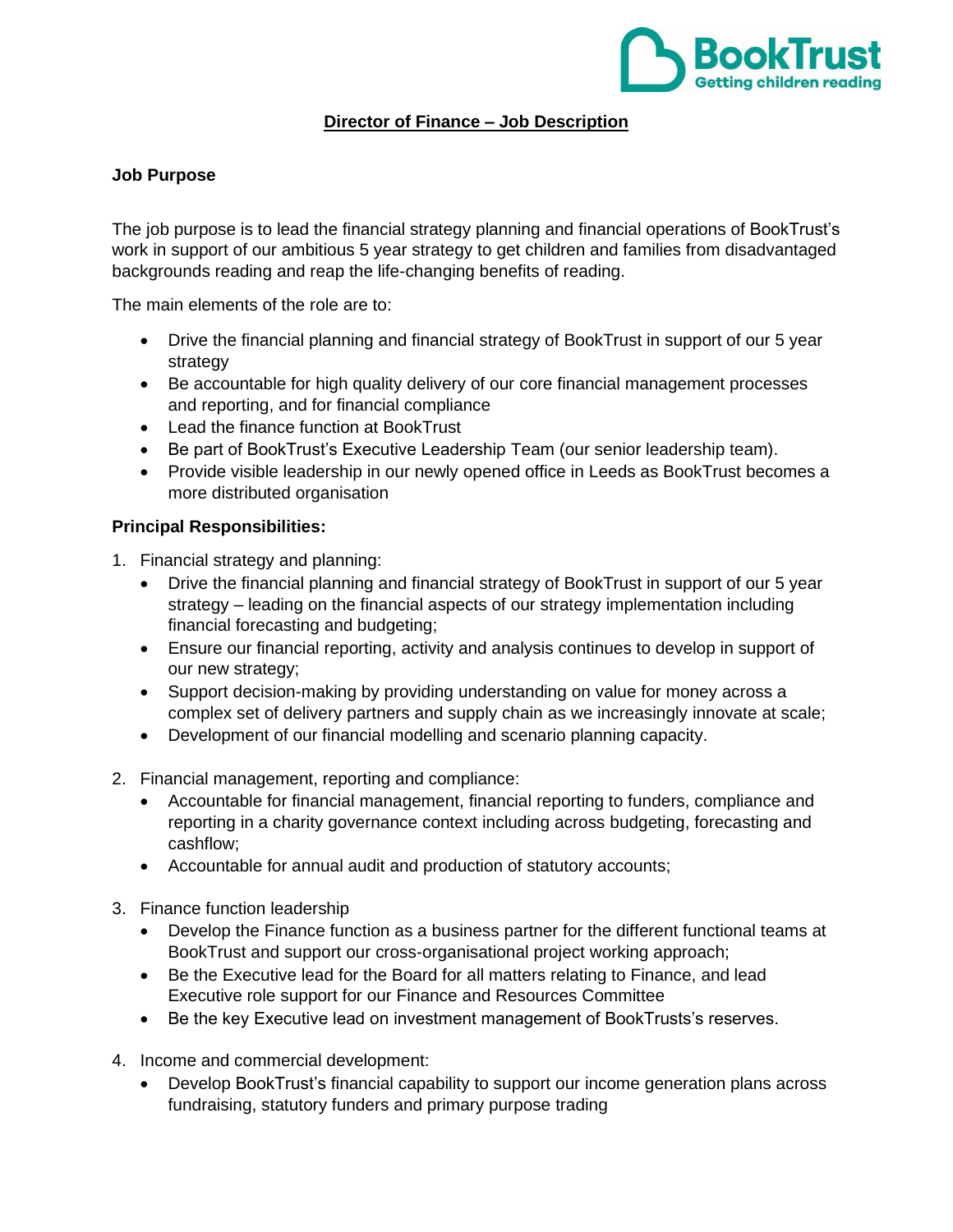

- Work with Director of Income and rest of leadership team and wider organisation to deliver and grow other income streams for BookTrust;
- 5. Provide visible leadership in our newly opened office in Leeds as BookTrust becomes a more place based organisation:
	- Support colleagues from a range of teams across BookTrust working out of Leeds;
	- Lead on developing working in this new office to be fully integrated with the rest of BookTrust;
	- Support our external presence in Leeds as required.
- 6. General responsibilities:
	- *a) People Management:*
	- To effectively lead, motivate and develop a high-performing staff team;
	- To carry out regular support and management sessions, and annual appraisals with all direct reports;
	- To be accountable for the induction and performance management of the directorate:
	- To hold regular team meetings, updating on all matters from ELT, other teams/forums etc as appropriate.

b) General Duties

- To play an active role in the leadership and management of BookTrust as a member of the Executive Leadership Team:
- To play an active role in the development of BookTrust business planning and strategy as a member of the Executive Leadership Team;
- To work closely with Trustees as needed, and support the Board and other Committees as needed;
- To provide regular progress reports to the CEO and Board;
- To be committed to personal development;
- To carry out all duties in line with BookTrust policies and procedures and being prepared to undertake additional reasonable duties, as required;
- To promote BookTrust and its vision and values in all activities, both internally while carrying out duties and externally, with stakeholders and the general public.

# **Other information:**

The post holder will report to the Chief Executive, and is a member of the Executive Leadership team of BookTrust (the senior leadership team of BookTrust).

The post holder is responsible for the Head of Finance and a team of 4 staff who handle transaction processing, general ledger and routine financial analysis.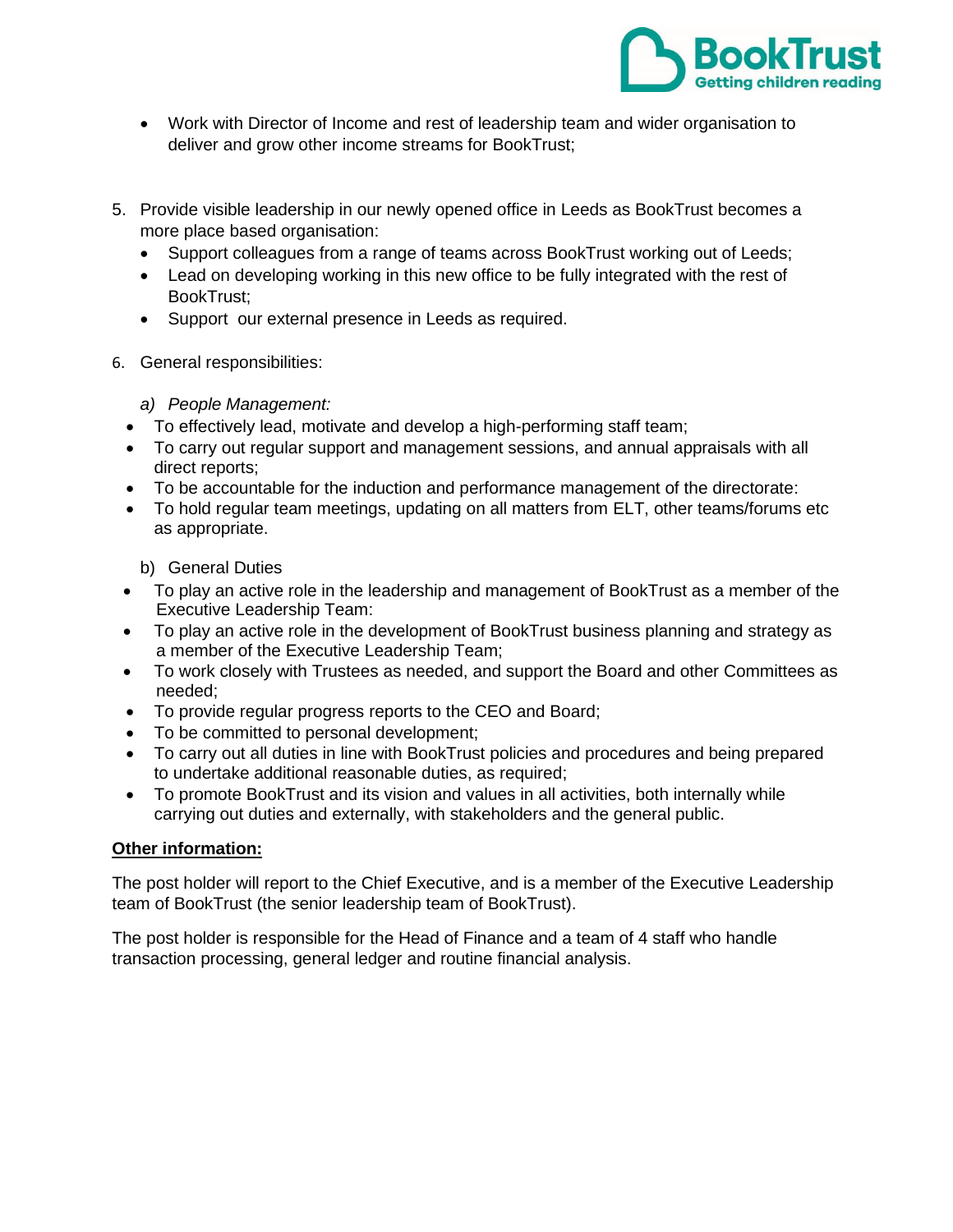

# **Director of Finance – Person Specification**

## **Experience**

*Essential (assessed through shortlisting and interview)*

- Senior level experience of leading a finance team across the full range of finance activities
- Experience of preparing annual accounts
- Track record of working with organisation going through change and leadership of change
- Track record of working with senior organisation stakeholders and being part of leadership team
- Senior level experience of leading and developing excellent teams
- Experience of similar scale of organisation, and of working at scale

#### *Desirable*

- Previous role as a Finance Director
- Experience of preparing annual accounts for Companies House and Charity Commission
- Direct not for profit finance experience including charities SORP and VAT regulations
- Investment management experience
- Experience of working directly with a board of trustees
- Investment management experience
- Experience in establishing/maintaining effective appropriate scale internal controls

#### **Skills and attributes**

#### *Essential (assessed through shortlisting and interview)*

- Mission committed to get disadvantaged children reading
- Collaborative (with colleagues and externally)
- Able to communicate financial matters effectively to non-financial colleagues
- Strategic and analytical comfortable with data and attention to detail
- Commitment to and role modelling working in an inclusive way and committed to BookTrust's valuing and development of diversity
- Ambitious and fast-paced; strong personal drive and self-motivated
- Comfortable to lead change and work within a changing context
- Able to handle ambiguity in support of complex decisions
- Outcome orientation, well-organised, solution-focused, flexible and able to prioritise
- Confident influencer; excellent interpersonal and communicative style
- Comfortable in working in medium sized organisation (80 people) which works at national level and at scale
- Good writing skills
- High levels of integrity

# *Desirable*

Gravitas to influence and engage our stakeholders both in the organisation and externally.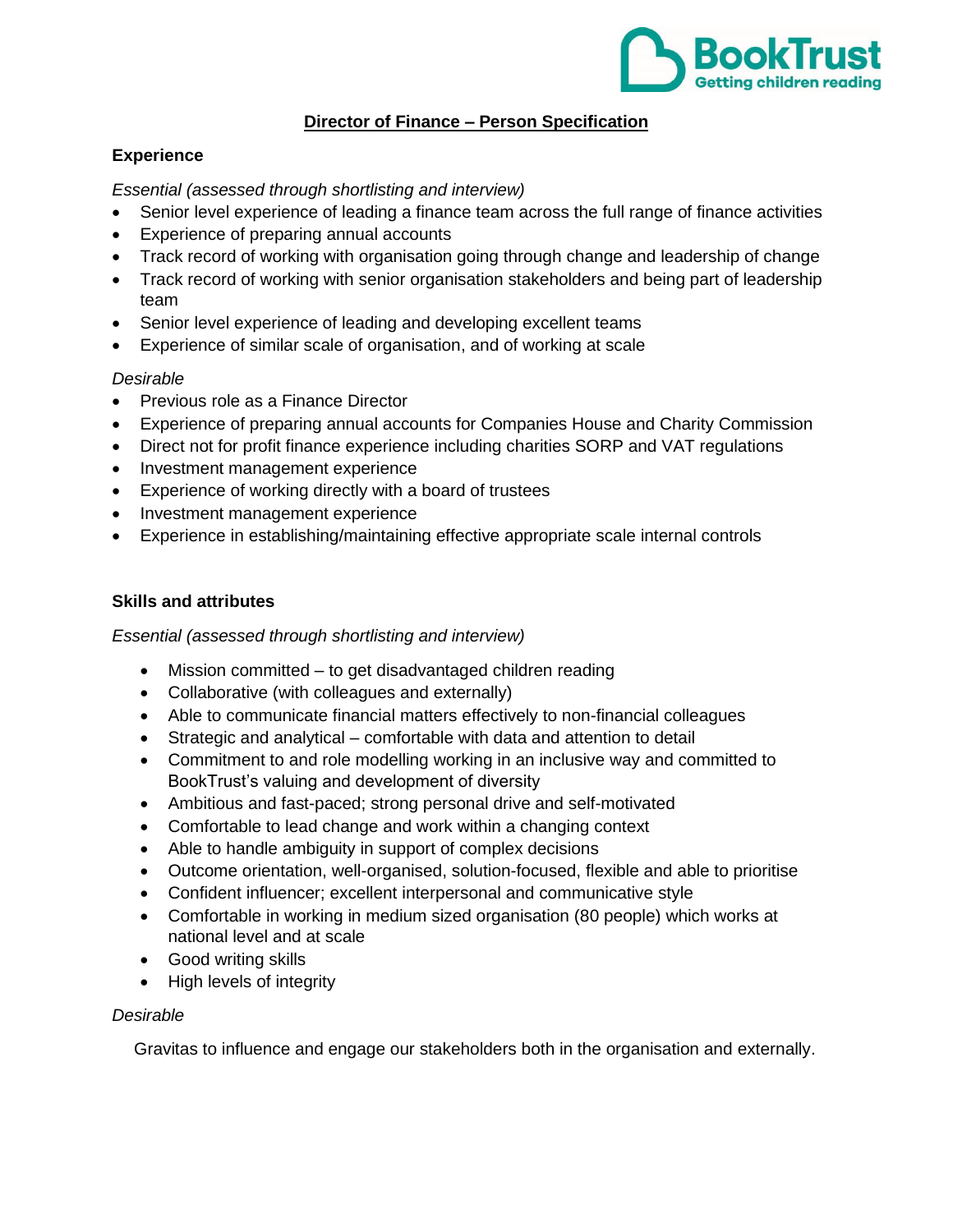

## **Qualifications**

- CCAB Qualified
- Evidence of participating in continuous professional development.

# **Terms and Conditions**

# **Benefits:**

- Salary: c£80,000
- 28 days holiday, plus public holidays
- Pension scheme 7% employer contribution
- 3 x salary life assurance
- Employee Assistance Programme
- Season Ticket Loan Scheme

# **How we work**

- Role is either full-time, or 4 days per week (pro-rata salary for 4 days per week)
- BookTrust is committed to being a flexible employer,
- BookTrust now works on a hybrid model. Tuesdays and Wednesdays are office-based; the rest of week can be worked in the location of choice either from home or in one of our offices. Our core hours are 10am to 4pm.
- This post will be based in our new registered Head office in central Leeds. All senior staff are also expected to be able to travel to work with colleagues across the country when needed (within our hybrid model); and we would expect regular travel to our offices in Battersea, London where 80% of our staff are currently based including the finance team, as we move to a more distributed working pattern.
- There will be a requirement for occasional evening or weekend work consistent with the seniority of the position
- The postholder will be expected to carry out all duties in line with BookTrust policies and procedures and be prepared to undertake additional reasonable duties, as required.

Want to join us? Find out more about who we are at: [https://www.booktrust.org.uk/about](https://www.booktrust.org.uk/about-us/work-at-booktrust/)[us/work-at-booktrust/](https://www.booktrust.org.uk/about-us/work-at-booktrust/)

To apply, you must submit your CV and attach a covering letter of no more than two pages outlining your suitability in relation to the person specification to by Sunday 26<sup>th</sup> June to [emily@seymourjohn.com](mailto:emily@seymourjohn.com)

Interviews to be held on Thursday July 28th

# **Our Commitment to Diversity and Inclusivity**

We aim to provide an inclusive recruitment process and actively welcome applications from diverse talent pools: BAME candidates, candidates with disabilities and long-term conditions and candidates from underrepresented communities.